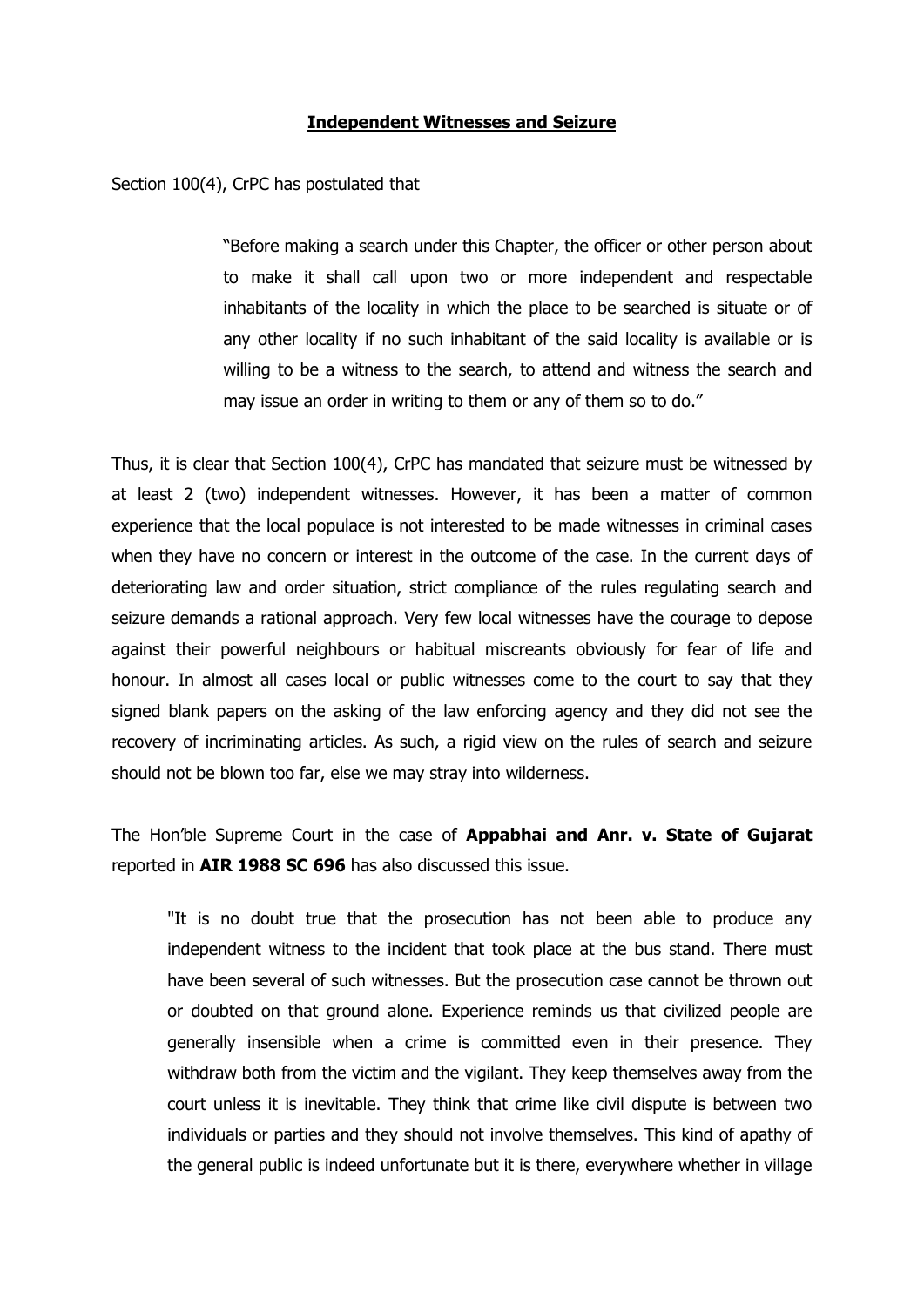life, towns or cities. One cannot ignore this handicap with which the investigation agency has to discharge its duties. The court, therefore, instead of doubting the prosecution case for want of independent witnesses must consider the broad spectrum or the prosecution version and search for the nugget of truth with due regard to probability if any, suggested by the accused."

Aher Raja Khima v. State of Saurashtra AIR 1956 SC 217, a judgment pronounced more than half a century ago noticed the principle that the presumption that a person acts honestly applies as much in favour of a police officer as of other persons and it is not a judicial approach to distrust and suspect him without good grounds therefor.

In Tahir v. State (Delhi) [(1996) 3 SCC 338], dealing with a similar question, the Supreme Court held as under:

"In our opinion no infirmity attaches to the testimony of the police officials, merely because they belong to the police force and there is no rule of law or evidence which lays down that conviction cannot be recorded on the evidence of the police officials, if found reliable, unless corroborated by some independent evidence. The Rule of Prudence, however, only requires a more careful scrutiny of their evidence, since they can be said to be interested in the result of the case projected by them. Where the evidence of the police officials, after careful scrutiny, inspires confidence and is found to be trustworthy and reliable, it can form basis of conviction and the absence of some independent witness of the locality to lend corroboration to their evidence, does not in any way affect the creditworthiness of the prosecution case. The obvious result of the above discussion is that the statement of a police officer can be relied upon and even form the basis of conviction when it is reliable, trustworthy and preferably corroborated by other evidence on record."

In Sahib Singh -Vs.-State of Punjab, reported in AIR 1997 SC 2417, the Supreme Court observed as follows.

> "Before conducting a search the concerned police officer is required to call upon some independent and respectable people of the locality to witness the search. In a given case it may so happen that no such person is available or, even if available, is not willing to be a party to such search. It may also be that after joining the search, such persons later on turn hostile. In any of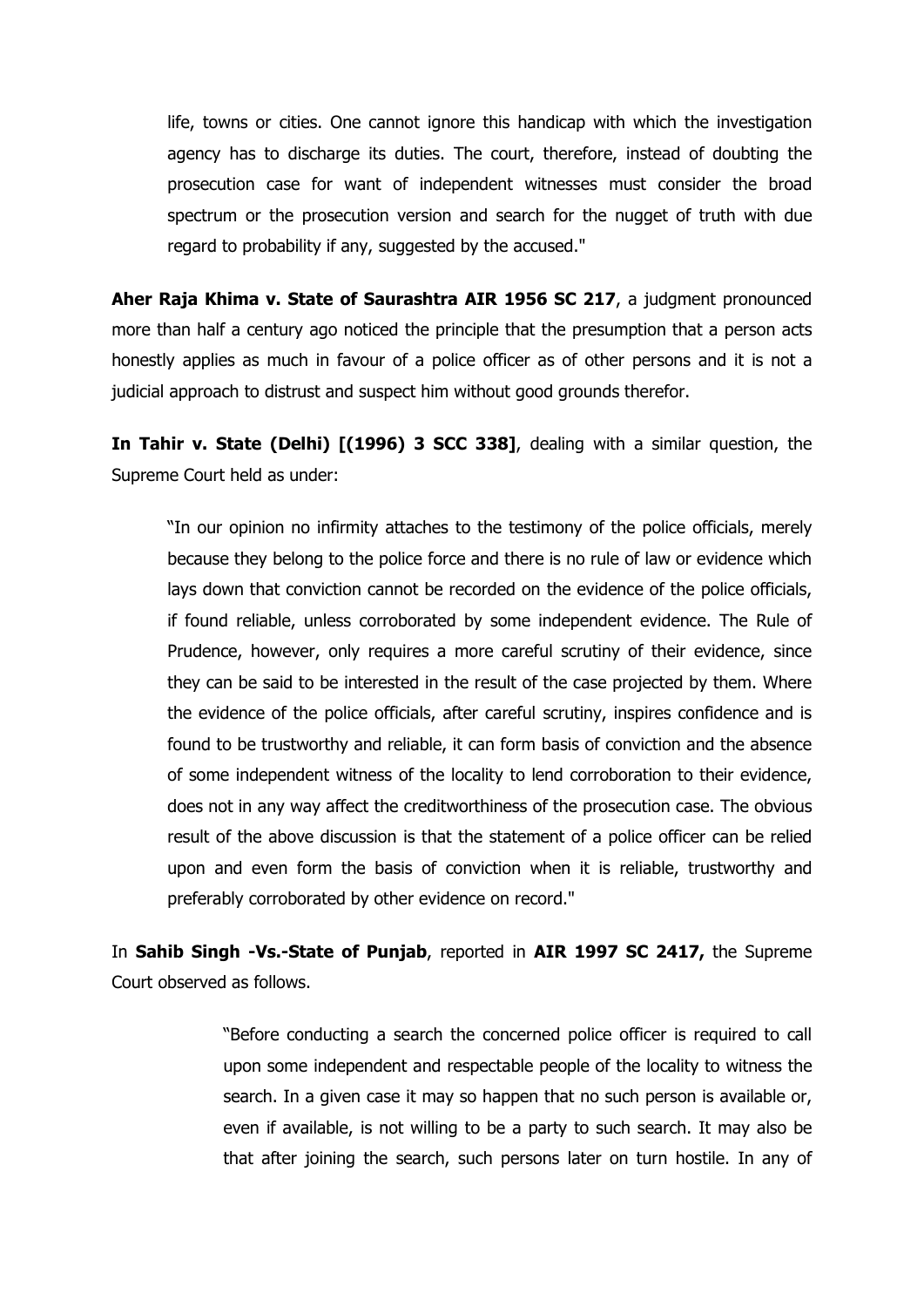these eventualities the evidence of the police officers who conducted the search cannot be disbelieved solely on the ground that no independent and respectable witness was examined to prove the search but if it is found ---as in the present case ---that no attempt was even made by the concerned police officer to join with him some persons of the locality who were admittedly available to witness the recovery, it would affect the weight of evidence of the Police Officer, though not its admissibility."

In Sama Alana Abdulla v. State of Gujarat, (1996) 1 SCC 427, the Supreme Court has laid down the legal principle that merely because the police witnesses have spoken about the search and the seizure of documents, their version cannot be disbelieved even though the independent witnesses have not supported the search and the seizure of the documents.

In Madhu v. State of Karnataka, (2014) 12 SCC 419, the appellants raised the issue that in some of the recoveries, though a large number of people were available, only police personnel were made recovery witnesses creating doubt in the case of the prosecution.

The Supreme Court held as follows:

"The term "witness" means a person who is capable of providing information by way of deposing as regards relevant facts, via an oral statement, or a statement in writing, made or given in court, or otherwise.

In Pradeep Narayan Madgaonkar v. State of Maharashtra [(1995) 4 SCC 255 : 1995 SCC (Cri) 708 : AIR 1995 SC 1930] this Court dealt with the issue of the requirement of the examination of an independent witness, and whether the evidence of a police witness requires corroboration. The Court held that though the same must be subject to strict scrutiny, however, the evidence of police officials cannot be discarded merely on the ground that they belong to the police force and are either interested in the investigation or in the prosecution. However, as far as possible the corroboration of their evidence on material particulars should be sought. (See also Paras Ram v. State of Haryana [(1992) 4 SCC 662 : 1993 SCC (Cri) 13 : AIR 1993 SC 1212] ; Balbir Singh v. State [(1996) 11 SCC 139 : 1997 SCC (Cri) 134] ; Kalpnath Rai v. State [(1997) 8 SCC 732 : 1998 SCC (Cri) 134 : AIR 1998 SC 201] ; M. Prabhulal v. Directorate of Revenue Intelligence [(2003) 8 SCC 449 : 2003 SCC (Cri)